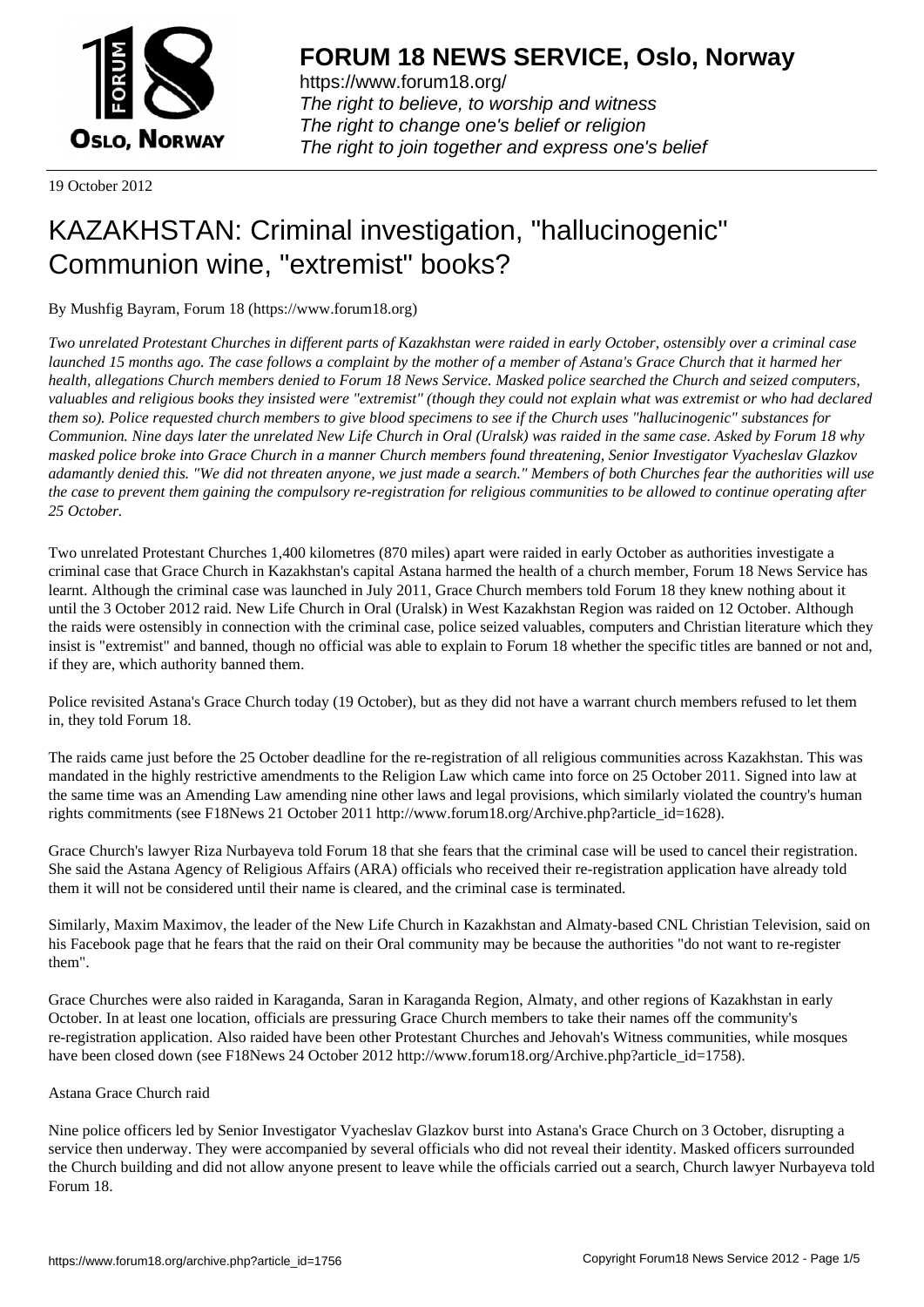The Police told Church members the raid was in connection with an investigation under Criminal Code Article 103, Part 1 (intentional inflicting of serious harm to health). The Article carries a punishment of restrictions on freedom or imprisonment of between three and seven years. The case was opened on the complaint of a Church member's mother on 21 July 2011.

### Warrants

However, not only did officials target Astana's Grace Church – they also targeted another Protestant Church, New Life in Oral in West Kazakhstan Region.

The search warrants – seen by Forum 18 - were signed by Prosecutor Alan Tlenichiyev of Astana's Almaty District and Senior Investigator Glazkov of the City Police. Grace Church's warrant was signed by both officials on 2 October, the day before the search was carried out. The New Life Church's warrant was signed on 9 October by Glazkov and on 10 October by Tlenchiyev. The raid was carried out on 12 October.

The texts of the one-page warrants are identical. They say that Gulzahira Almenova, mother of Grace Church member Lyazzat Almenova, on 21 July 2011 "complained to the Police that Astana Grace Church's adherents inflicted serious damage to her daughter's health. It was verified that Lyazzat Almenova attended Grace Church for the last four years, where she was subjected to lengthy and continuous psychological influence aimed at forming psychological and emotional addiction. In the course of investigation of the criminal case, it is necessary to conduct a search (..) at the location of the Astana Grace Church [New Life Church in the other warrant]."

However, in the New Life warrant, the officials gave no explanation why a search at New Life Church is necessary, or how New Life Church is linked to Almenova or the criminal investigation into a different religious community.

# Funds and books confiscated

During the 3 October raid, police seized "a handful" of gold items from Grace Church's safe, as well as all the computers and DVDs, Nuriyeva told Forum 18. Police took copies of some books - including "Worthy Answers" by two local Protestants, Galymzhan Tanatgan and Zhomart Temir, and a Kazakh translation of "Healing the Broken Family of Abraham" by American Protestant Don McCurry - saying these were "banned extremist literature".

Police also examined the Church's printing press and sealed the room where it is located.

The police also froze the Church's savings in a local bank – about 6 million Tenge (225,000 Norwegian Kroner, 30,000 Euros or 40,000 US Dollars) which the Church has been collecting over many years to buy land.

# Blood samples

Eleven church members – men and women of various ages - were taken to the nearby hospital for blood samples to be taken. "The police did not force us to do so but asked us if we were ready to give blood samples to see whether or not drugs are administered in the Church," 22-year old Viktor Sorokin, a church member for the last seven years, told Forum 18 on 17 October. "We agreed to have our blood tested to show the investigation that their allegations are wrong."

However, Sorokin and other Church members told Forum 18 that among the volunteers for the blood tests were a man and a woman who are not known well by the Church as they have been attending for only about a month.

Sorokin told Forum 18 that officials have not given the results of the blood tests to him or other Church members.

#### Pastors questioned

On 4 October the Regional Police Department summoned Grace Church's Pastor, Bakhytzhan Kashkumbayev, and his Assistant, Pastor Igor Zuyev, for questioning.

Although the raid was ostensibly linked to a criminal case related to the alleged treatment of church member Almenova, only two of the police's questions were related to her: whether the pastors knew her and which church meetings she attended, Nurbayeva told Forum 18.

However, police asked many unrelated questions, including: who founded the Church; why they became members in the Church; what the word "Grace" means; whether the Church has ties abroad; who finances the Church; what the meaning of tithes or offerings is; whether tithes are compulsory; why offerings are collected by individuals walking round the Church; what hierarchy exists in the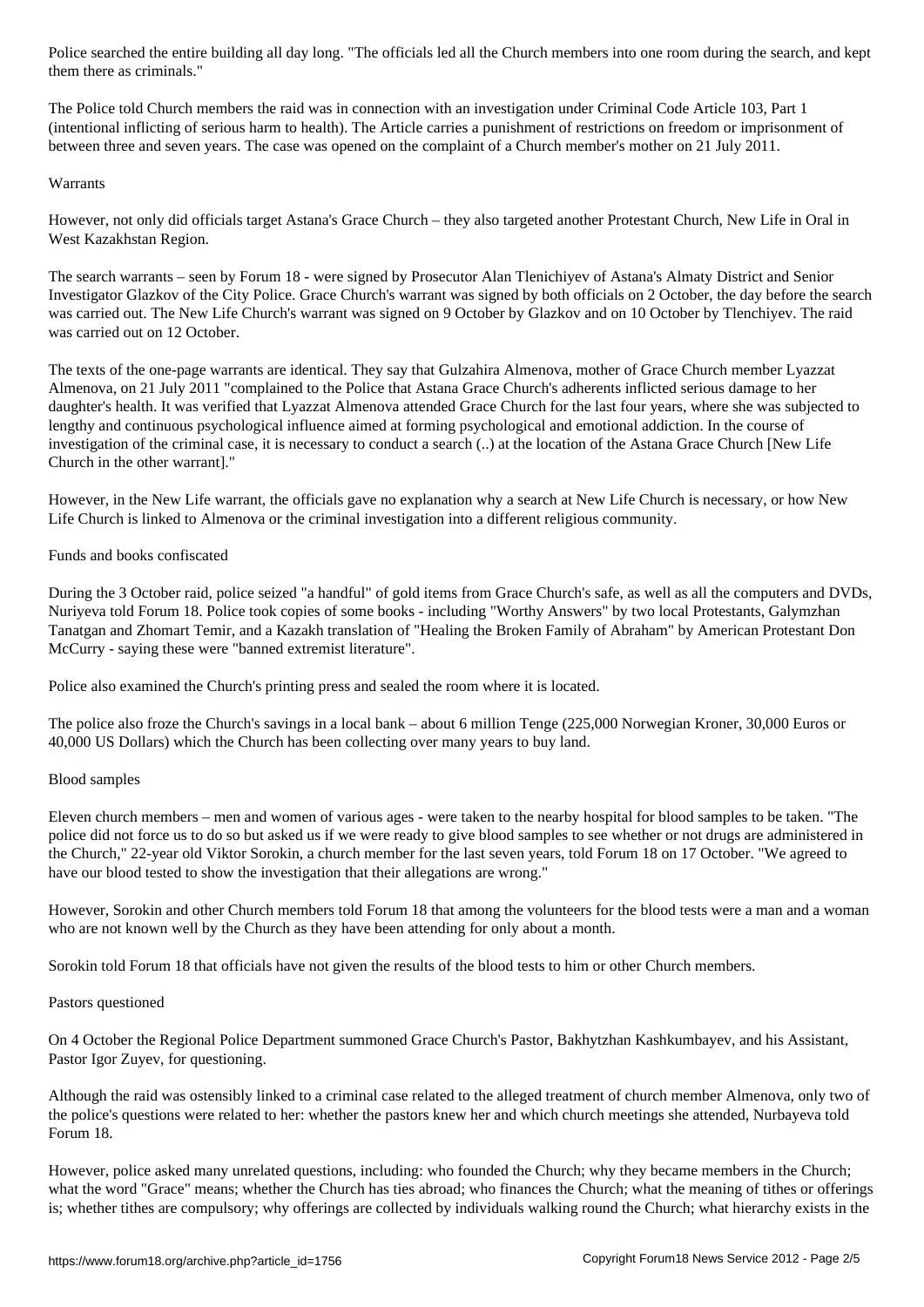where  $\sim$  speaking is what is where the Church's religious propaganda affects members  $\omega$  is a function  $\omega$ consciousness and sub-consciousness; why people seen in the video records of the Church become ecstatic when they speak in tongues and lose self-control and monotonously repeat the same phrases; whether the pastors are familiar with group psychotherapy, hypnosis, corporeal psychotherapy, musical therapy, neuro-linguistic programming, rational therapy, introduction into the state of altered consciousness; where the Church receives its literature; and what the word "Gospel" means for Kazakhstan.

Although she is the Church's lawyer, Nurbayeva said that neither she nor the pastors were given copies of the interrogation records. She was only allowed to look at them and note down the contents.

## Police allegations through the media

After the raid, local news agency Tengrinews cited Astana City's Police Department on 10 October as stating: "Members of the religious association Grace [Church] in Astana were given hallucinogens to drink." Police told the news agency that a 34-year old woman from Astana was "hospitalised after a regular visitation of the religious service with a diagnosis of paranoid schizophrenia with a risk of suicide".

"The police established that the Grace Church's pastor during the service serves his visitors a red-coloured drink, which according to the expertise of the Centre for research of medicinal drugs contains phenol group substance as well as hallucinogens, which cause euphoria and relaxation of humans," the report said.

The police also told the news agency that it "found and confiscated samples of the drink and literature presumably containing signs of religious hostility and discord, which is currently being checked by religious and psychological-linguistic experts."

The Police also "found in the building of the Church printing press of the publisher, Umit-Nadezhda (Hope), which printed religious materials without appropriate permission of the state Agency for Religious Affairs."

### Allegations denied

Church lawyer Nurbayeva, as well as Church members Sorokin, Tatyana Zhukova and Shakindyk Uysimbayev, denied any harm to Almenova's health caused by the Church. They told Forum 18 that they heard that two sisters of Almenova put her against her will in a psychiatric hospital in 2011 for three months. They say Almenova thus lost her rights to their flat, after which the two sisters sold it. Almenova had earlier refused to sign the documents allowing the sale.

They add that Almenova twice visited the Church after the raid. She told fellow Church members that she was put in psychiatric hospital by her sisters and the flat was sold, and she is now renting a flat of her own.

Zhukova, a Grace Church member for 15 years, describes allegations that the Church administers drugs to its members as "complete rubbish". "We love our pastors and Church, and give tithes out of love," she told Forum 18 on 17 October. "We want to help our church, and people in our community. All these years never a bad thought about our Church has entered my mind."

Uysimbayev, a Church member for 16 years, told Forum 18 on 17 October that "no one forces us to give tithes to the Church, and the drink we receive at Communion is a red-coloured tea sold in practically all the shops in the city." He added that he cannot say anything bad about his Church. He pointed out that the Church had helped him free himself of earlier alcohol dependency.

#### Earlier pressure

In the months prior to the search and questioning, numerous hostile media articles appeared. Some insisted that the Church's building, a kindergarten in the Soviet period, should be taken away from it and be given for public use again. In an effort to stop the pressure, Pastor Kashkumbayev met the local authorities and told them the Church was ready to give up the building, which it had bought, on condition that it be given a new building within the city limits.

"No response came from the authorities but instead this search and interrogations followed," Church lawyer Nurbayeva told Forum 18. "The pastor himself recently suffered a heart attack, and the doctors told him that 90 per cent of his blood vessels are damaged."

# New Life Church raided in Oral

New Life Protestant Church in Oral was raided on 12 October, church members told Forum 18. Arriving in the morning, police and other officials carried out a seven-hour search which lasted until the early evening. The raid was led by Senior Investigator Ruslan Kisambayev of West Kazakhstan Regional Police and Police Major Kayrat Galiyev from the same Department's Division of Struggle against Extremism alongside Galimbek Mazhiyev, Chief Specialist of the Regional Department of the ARA.

The search report – seen by Forum 18 - also gives the names of Nurgul Bekgentayeva and Balkiya Seydjanova, the two witnesses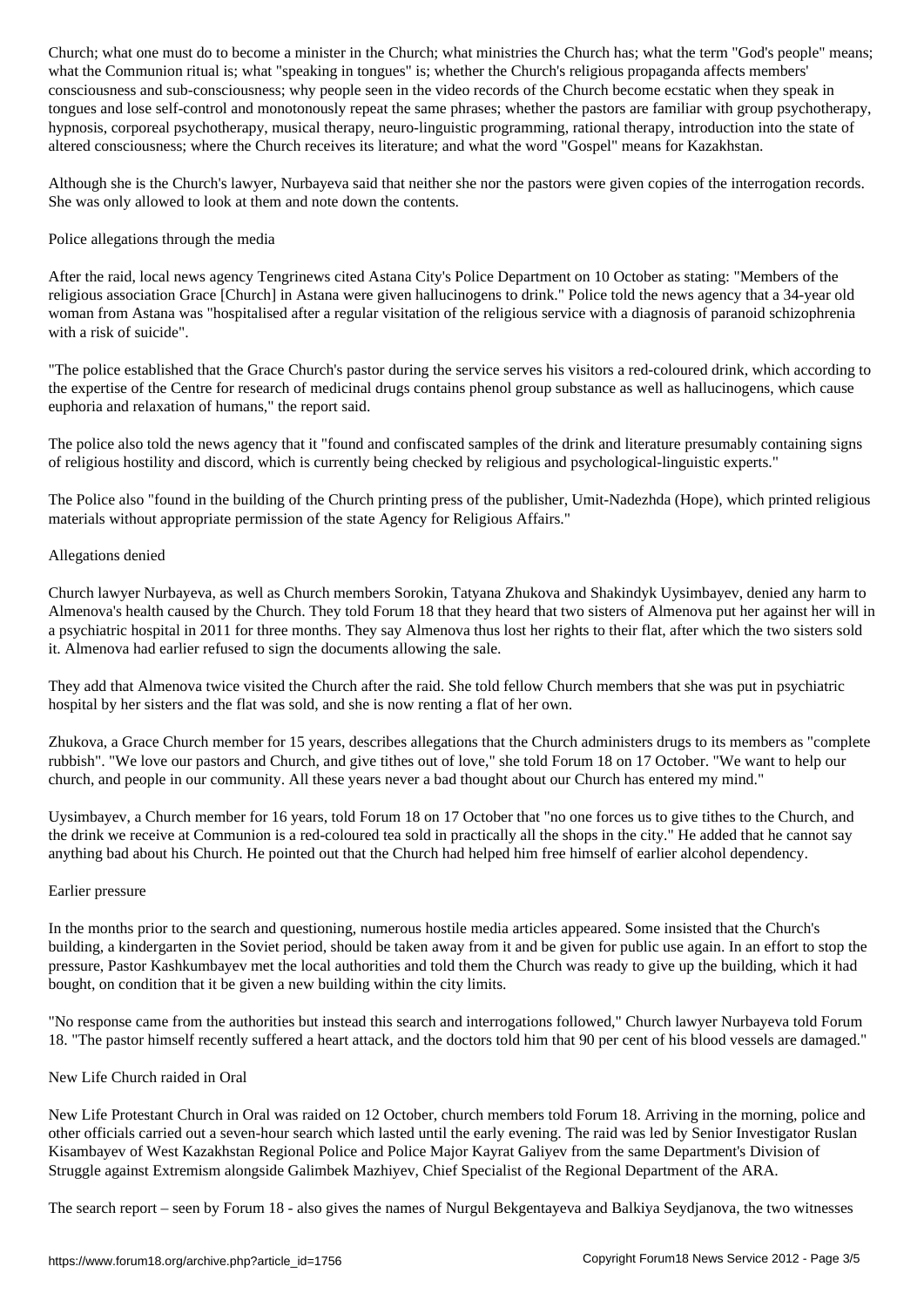Forum 18 on 18 October that the two witnesses produced passes with their names on allowing them to enter the Regional Military Conscription Office.

During the search, police confiscated 606 copies of the book "Worthy Answers" in Russian and Kazakh. The Police alleged that the book is banned and contains "extremist" ideas. "When we asked the Police which ideas exactly are extremist in the book, and which authority banned it and when, we received no response," Utelbayeva told Forum 18. "Then we told the Police that we never knew about such a ban, and that they could take away the books if this is so, and that we will not use this book in future." Police also confiscated one copy of "Call to the Great Commission" by Kazakh Protestant Kanat Oryntai uulu.

When the search reports were drawn up, Mazhiyev requested that his name not be included and the police officers satisfied his request, Utelbayeva told Forum 18. She added that Mazhiyev "appeared not to be satisfied" with the results of the search, and asked the Police to "carry on looking for something" in the Church's computers. "But the Police did not do so, since the search was completed, and the reports drawn up and signed."

# Does not know

Mazhiyev of the ARA Department told Forum 18 on 18 October that he "does not know" whether or not the books "Worthy Answers" and "Call to the Great Commission" are "extremist" and banned in Kazakhstan. Asked what the purpose of the search was, and what was his part in the search, he began asking about Forum 18 and the correspondent's name, family name, patronymic, exact address of residence, and all phone numbers. Asked why he illegally demanded the Police not to include his name in the reports, he repeated his questions to Forum 18. Asked why he was not answering any questions, Mazhiyev told Forum 18 with what appeared to be a threatening tone: "We will talk to you personally when we meet."

Major Kayrat Galiyev insisted to Forum 18 on 18 October that the search was lawful. "You have seen the copy of the Prosecutor's warrant, everything is explained there." Told that the grounds for the search given in the warrant are Almenova's complaint and asked what Almenova has to do with New Life Church, whether the authorities allege that New Life also administers hallucinogens to its members, Galiyev answered: "Well, we found banned literature during the search."

When Forum 18 insisted with the question, Major Galiyev responded, "I cannot give more information since the investigation continues." He would not explain why Mazhiyev of the ARA gave orders to the Police during the search, and why he and Investigator Kisambayev did not include Mazhiyev's name in the police report.

Asked whether how he or other officials involved in the raid establish that the literature is banned, Galiyev could not say and asked Forum 18 to call the ARA.

# "We didn't threaten anyone"

Senior Investigator Glazkov of Astana Police refused to comment on the searches on 17 October, saying that he was busy and referring Forum 18 to the Press Service of Astana Police. Asked why the police have not given the results of blood tests to the Church members, he responded: "It's the secret of the investigation, and I cannot tell you why." When Forum 18 insisted, asking why New Life and Grace Churches are being subjected to searches and accusations, which Church members adamantly deny, Investigator Glazkov responded: "Look, I don't have time to discuss this with you." Asked why the Police used masks, and broke into the Church in a manner Church members found threatening, he adamantly denied this. "We did not threaten anyone, we just made a search."

Samat Tapayev, Deputy of Prosecutor Tlenchiyev of Astana's Almaty District, who approved the raids on New Life and Grace Churches, played down the Churches' concerns. "These were only searches," Tapayev insisted to Forum 18 on 11 October. He said at present no members of either Grace or New Life Churches are being considered as suspects. "We only want to complete a case which was begun last year." However, he did not exclude that charges could be brought at the completion of the investigation.

Asked why the authorities are questioning widely-accepted Church practices - such as Communion and collection of money offerings - and the Grace Church is being accused of giving hallucinogens to its members, Tapayev repeated his previous response. "No one is being accused of any crimes yet." He did not tell Forum 18 when the investigation will end. Tapayev also could not tell Forum 18 why the results of blood tests taken from the Grace Church members were not submitted to them.

On 17 October Tapayev told Forum 18 Prosecutor Tlenchiyev has competence to authorise the search of New Life in Oral. Asked how an individual complaint against a religious community in Astana is related to a different religious community more than a thousand kilometres away, he responded: "I cannot tell you that - it is the secret of the investigation."

Tapayev said that Investigator Kismabayev acted lawfully by inviting Mazhiyev to be present during the New Life search. Asked whether it was lawful for Mazhiyev to request not to include his name in the search reports, and for the Police to do so, Tapayev responded, "I do not know the details of this."